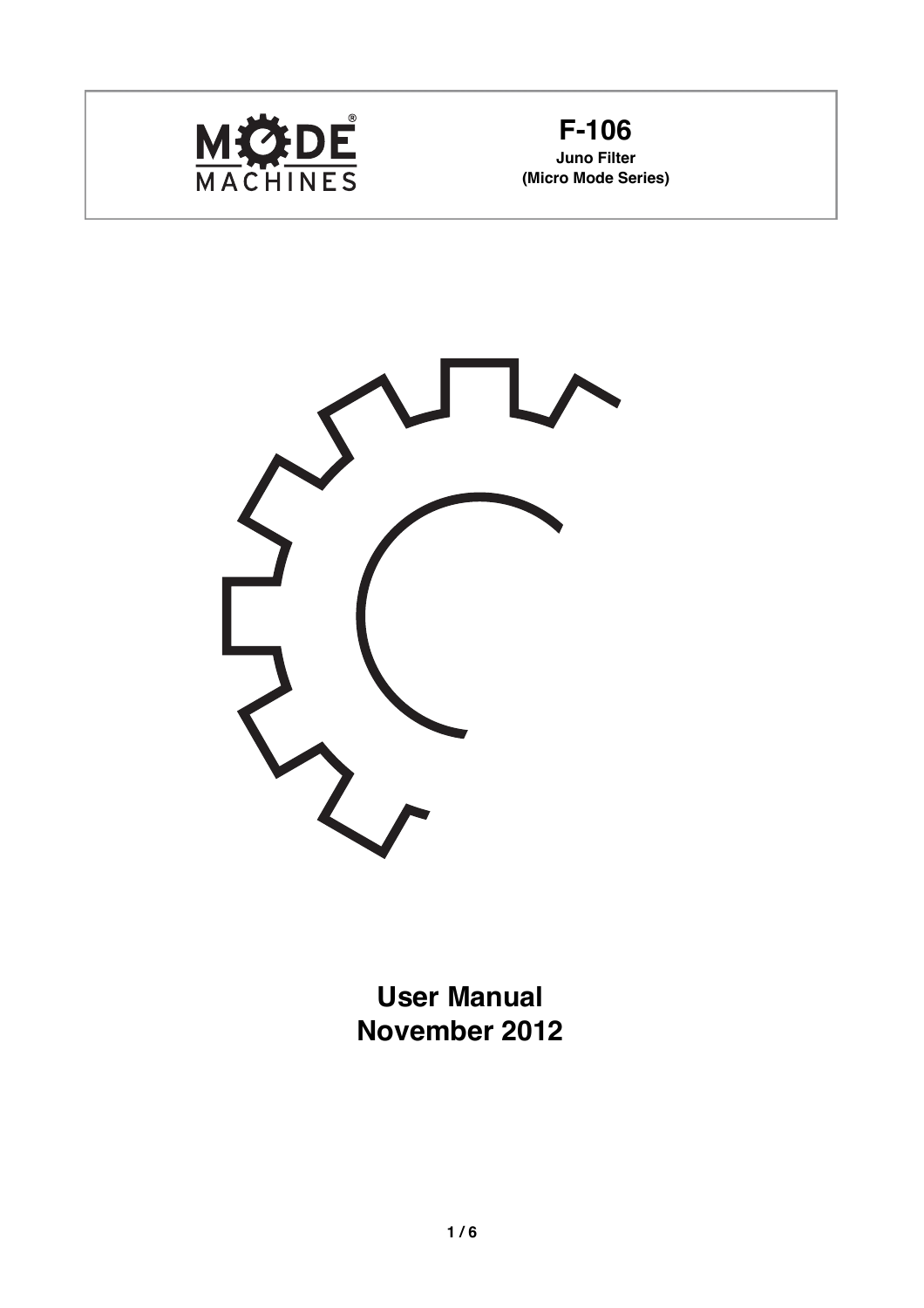

**Contents**<br>F-106 Juno Filter

- **1. Knobs, buttons & LED**
- **2. Product description**
- **3. Downloads**
- **4. Social Media**

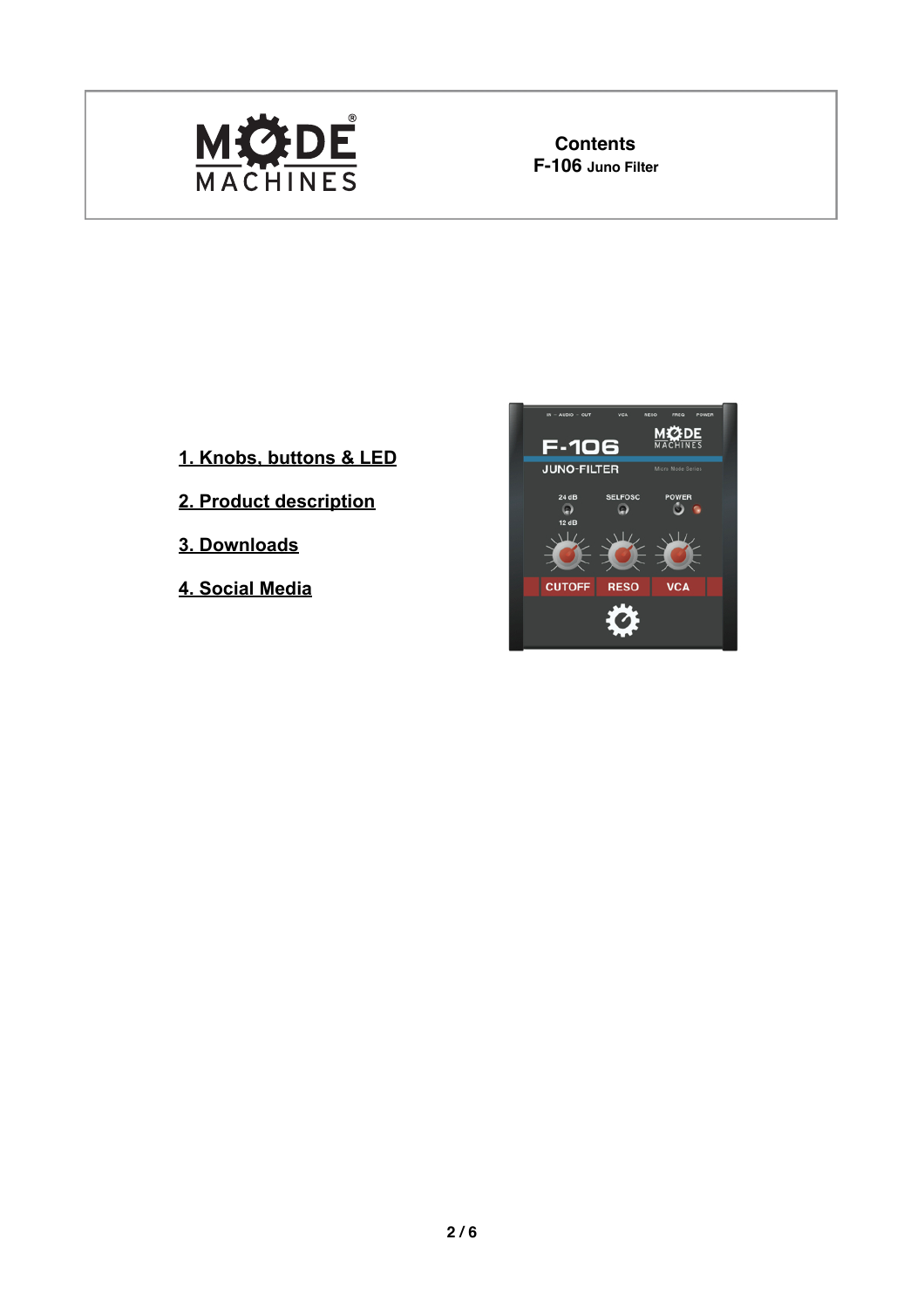

**Synthesizer Section**<br>**F-106** Juno Filter

## **1. Knobs ,buttons & LED**



Mode Machines - Email: [info@modemachines.com](mailto:info@modemachines.com)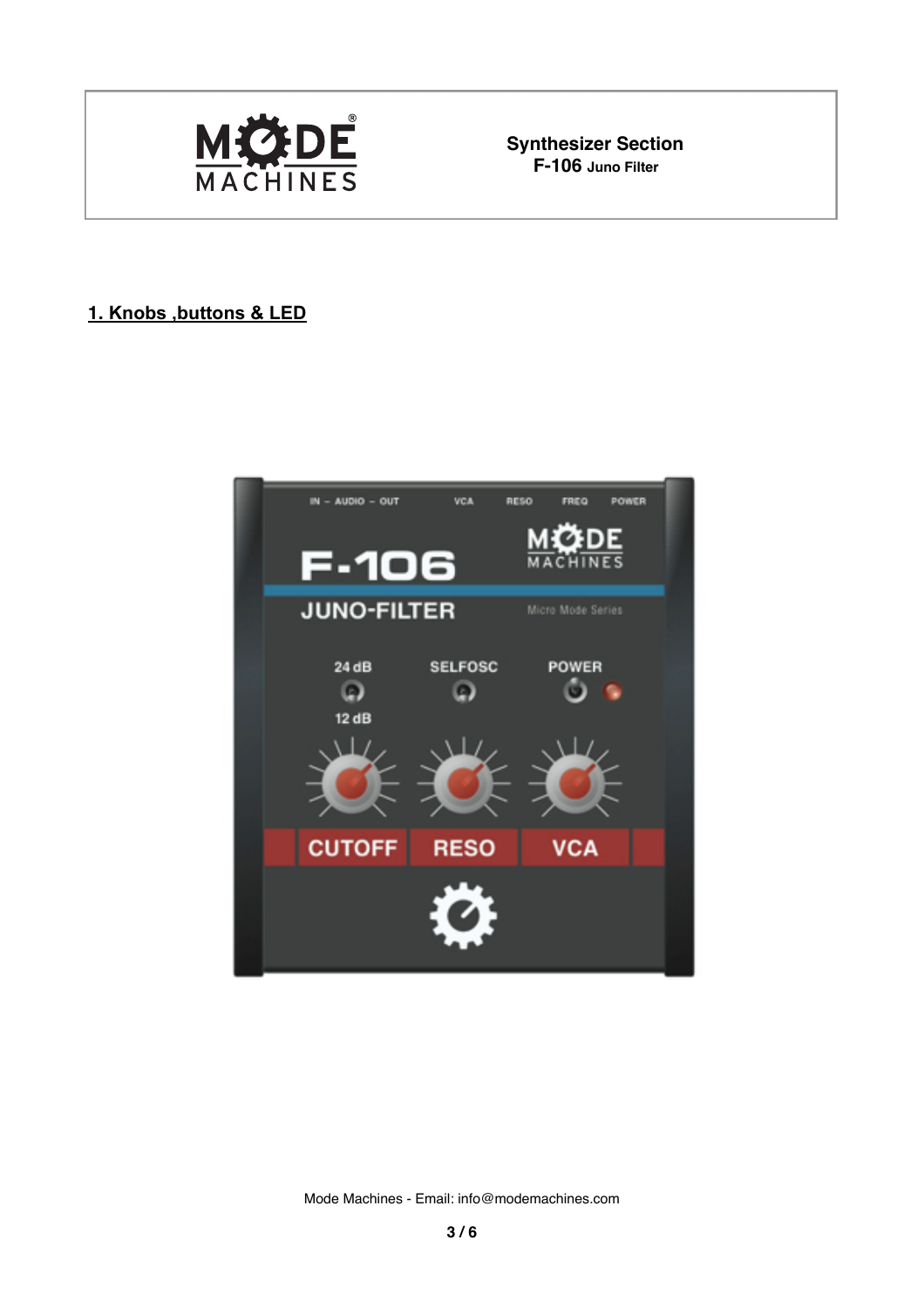

**Control Panel F-106 Juno Filter**

## **2. Product description**

Thank you for your purchase of the MODE MACHINES F-106 "Juno-Filter". This is an analog device based on some of the original circuitry of the famous Juno 106. You can use the F-106 to modulate audio signals and also connect external devices using the CV inputs to control the functions of the unit.

### KNOBS:

- CUTOFF: will adjust the cutoff of the lowpass filter
- RESONANCE: will adjust the resonance (feedback) of the filter
- VCA: will adjust the audio output level

## SWITCHES:

- 24dB / 12dB: will select the filter type , 24 or 12dB/OCT
- SELF OSC: will enable self-oscillation
- POWER: turns unit on/off

### Connections:

- AUDIO OUT: audio output 6.35mm mono jack
- AUDIO IN: audio input 6.35mm mono jack
- FREQ–CV: input for cutoff  $(0 5V)$  3.5mm mono jack
- RESO–CV: input for resonance (0 5V) 3.5mm mono jack
- VCA–CV: input for VCA (0 5V) 3.5mm mono jack
- POWER: 12 to 20VDC input. + on center pin.
- Power consumption: <100mA @ 12VDC
- Audio:  $\approx 30$ Hz to  $> 15$ KHz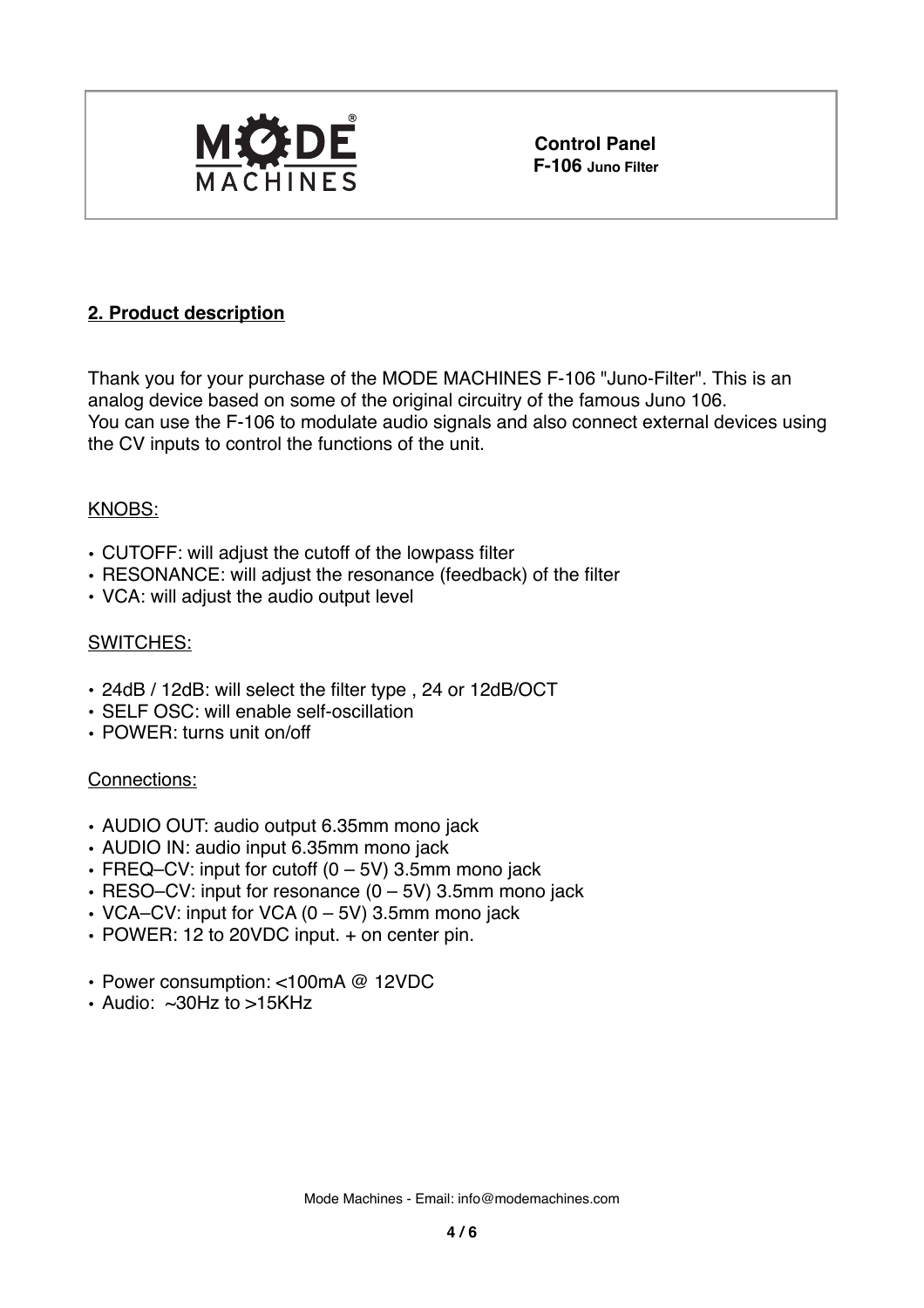

**Downloads**

### **3. Downloads**



#### **Dear customer,**

we have provided an extensive offer of free data to download on our website. Here you can find all pictures and documents of the required products.

Product-related you can find all instructions to the respective products also in other languages. These are provided as a PDF file free of charge to download.

We are happy to offer you any time an extensive service. If there are any questions for a product or a question including the manual you please send us an e-mail. We are happy to help you!

[info@modemachines.com](mailto:info@modemachines.com)

Mode Machines - Email: [info@modemachines.com](mailto:info@modemachines.com)